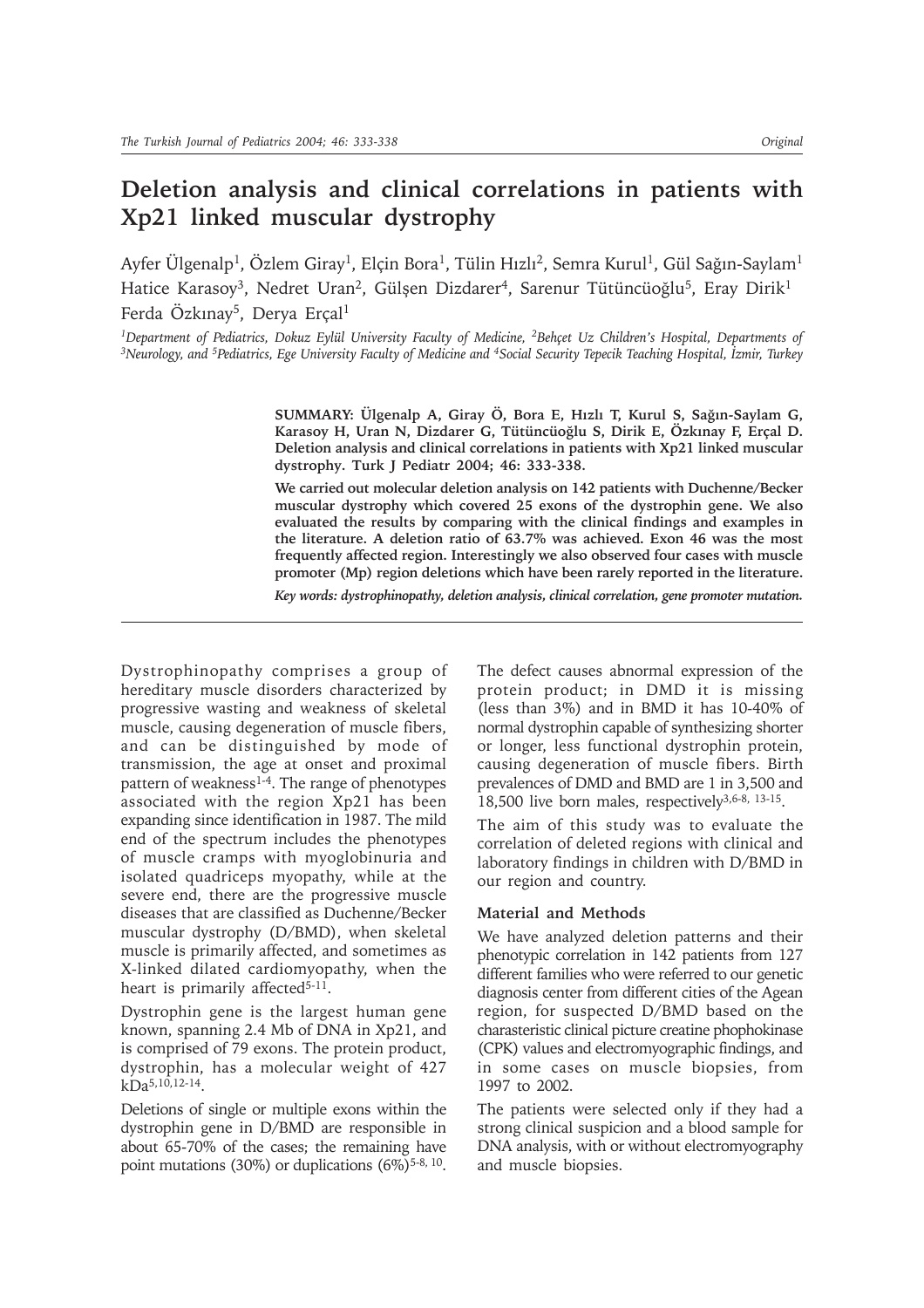The following features were recorded as appropriate: family history, age of first walk, first symptoms, first symptomatic age, age at diagnosis and the age when ability to walk independently was lost. The distinction of DMD and BMD is based on the age of wheelchair dependency and beginning of symptoms, which for DMD is less than 13 years and 3-5 years, and for BMD is greater than 16 years and 6-9 years, respectively. Among the unrelated 127 patients, 101 were considered to have Duchenne and 26 to have Becker dystrophy.

Their ability to walk, Gowers sign and pseudohypertrophy of gastrocnemius muscle, functioning of the other muscles, heart rate and murmurs, and respiratory functions were evaluated in particular by the same physicians of our department.

School performance and IQ levels were determined<sup>16</sup>.

The peresence of cardiomyopathy and left vantricle function (EF: ejection fraction, CF: contraction fraction) were evaluated by echocardiography.

Electrophysiological (EMG: electromyography) and histopathological studies were achieved in some patients due to the different follow-up protocols applied in various centers.

Their genomic DNA was extracted from blood specimens using protein salting-out procedure17. Polymerase chain reaction (PCR) deletion analysis of different exons of the dystrophin gene was performed according to

334 *ilgenalp A, et al* The Turkish Journal of Pediatrics • October - December 2004

Chamberlain et al.18,19. and Gibbs et al.20, with modifications described by Abbs et al.<sup>21</sup>. The amplification products were visualized by ethidium bromide after 3% NuSieve agarose (FMCBioproducts, Rockland, USA) + 1% agarose (Sigma Chemical, St. Louis, USA) gel electrophoresis. Deletions were diagnosed with presence of one of the bands in the amplified control DNA and absence of the corresponding same band in the patient's DNA. For statistics, the frequencies and distributions were compared among all groups using the SPSS for Windows VS.01.

## **Results**

Deletion analysis by multiplex amplification of selected exons (pm+1, 3, 4, 6, 8, 12, 13, 14+15, 17, 19, 42-55, 60) showed a deletion frequency of 81/127 (63.7%) in unrelated cases.

All patients were categorized into three groups according to the localization of the deletion: group 1 comprising exons 1-19, group 2 comprising exons 42-60 and group 3 extended from proximal to central.

Deletion frequency was 65.3% (66/101) and 57.7% (15/26) in DMD and BMD patients, respectively. The majority of deletions, 62/127 (48.8%), were found within the central region of the gene (exons 42-60), 12/127 (9.4%) were mapped to the proximal hot spot (exons 3-19), and the remaining cases covered both regions 7/127 (5.5%) (Fig. 1). Patients who had deletions which covered both regions were all diagnosed as DMD.



**Fig. 1.** Dystrophin gene deletions in patients with D/BMD. A number next to a deletion indicates the number of unrelated patients carrying the same deletion.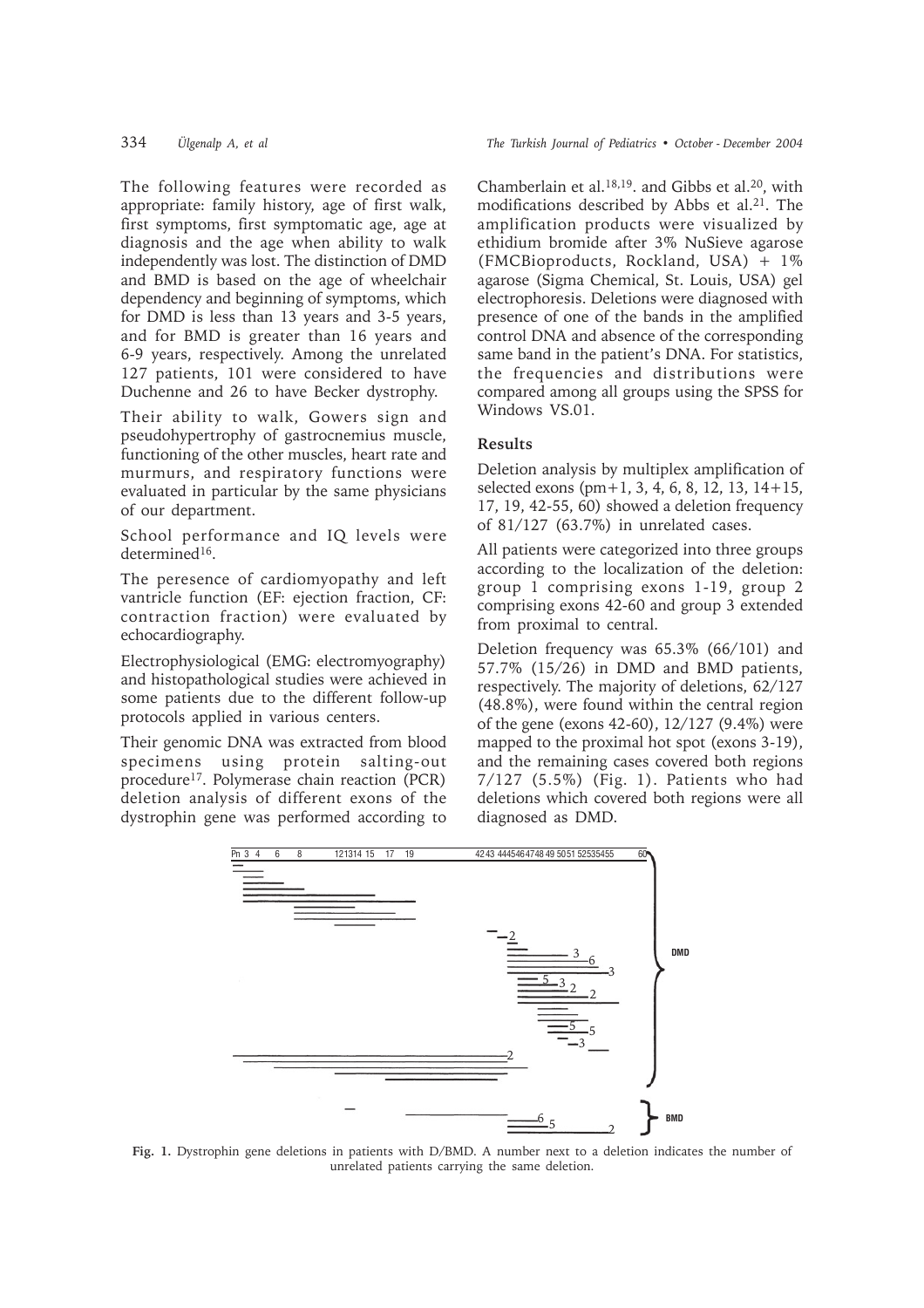Exon 46 was the most frequently affected. When deletions started with exon 46, all patients were diagnosed as DMD. Table I shows genotype-phenotype correlation of patients, whose determined deletion sizes were within the central region of the gene (exons 42-60).

Four patients had muscle promoter (Mp) region deletions. The deletion pattern of all patients is summarized in Figure 1.

Single exon deletions were detected in 12 (92.3%) of the DMD patients and in 1 (7.7%) BMD, patient, respectively.

We could not find a correlation with clinical symptoms, IQ levels, EF, CPK values, or the existence of deletions.

First walking age was significantly delayed in nondeleted patients versus deleted cases (27.7 months and 16.29 months of age, respectively, p: 0.039) (Table II); however, there was no difference between DMD and BMD cases.

We could not find a correlation between phenotype and the size, location or the existence of deletion.

### **Discussion**

Duchenne/Becker muscular dystrophies are allelic diseases caused by mutations in the middle of the short arm of the X chromosome. Both are inherited in an X linked recessive manner which is usually the problem of male genus $10$ . Females, who may be affected in rare instances carrying X-autosome translocations that disrupt the dystrophin gene, may also show the same phenotype22-28. The patients in our study who were referred to our laboratory were all males.

The mean age of diagnosis of DMD boys without a family history was about 7 years and 10 months, with a range of 1 to 21 years, which is older than the previous reports of Zalaudek et al.<sup>29</sup> and Iwanczak et al.<sup>30</sup>, who found a mean age of 4 years 10 months, with a range of 16 months to 8 years. On the other hand, the mean age of diagnosis of BMD boys without a family history was about 16 years and 6 months, with a range of 7 to 42 years<sup>5,10,29,30</sup>.

Late diagnosis of D/BMD has implications for both the child and the family. One of our BMD families had five affected brothers. The index

| Exons | 42                       | 43         | 44                       | 45  | 46         | 47         | 48                       | 49                       | 50         | 51                       | 52         | 53  | 54         | 55 | 60 |
|-------|--------------------------|------------|--------------------------|-----|------------|------------|--------------------------|--------------------------|------------|--------------------------|------------|-----|------------|----|----|
| 42    |                          |            |                          |     |            |            |                          |                          |            |                          |            |     |            |    |    |
| 43    | $\overline{\phantom{a}}$ | <b>DMD</b> | $\overline{\phantom{0}}$ |     |            |            |                          |                          |            |                          |            |     |            |    |    |
| 44    |                          |            | <b>DMD</b>               |     |            |            |                          |                          |            |                          |            |     |            |    |    |
| 45    |                          |            |                          | DMD | <b>BMD</b> | <b>BMD</b> | <b>BMD</b>               | $\overline{\phantom{0}}$ | <b>DMD</b> | $\qquad \qquad -$        | <b>DMD</b> | BMD | B/BMD      |    |    |
| 46    |                          |            |                          |     |            | <b>DMD</b> | $\overline{\phantom{m}}$ | <b>DMD</b>               | <b>DMD</b> | $\overline{\phantom{0}}$ | <b>DMD</b> |     |            |    |    |
| 47    |                          |            |                          |     |            |            |                          |                          |            |                          |            |     |            |    |    |
| 48    |                          |            |                          |     |            |            |                          |                          | <b>DMD</b> | <b>BMD</b>               | <b>DMD</b> |     |            |    |    |
| 49    |                          |            |                          |     |            |            |                          |                          | <b>DMD</b> | $\overline{\phantom{0}}$ | <b>DMD</b> |     |            |    |    |
| 50    |                          |            |                          |     |            |            |                          |                          | <b>DMD</b> |                          |            |     |            |    |    |
| 51    |                          |            |                          |     |            |            |                          |                          |            | <b>DMD</b>               |            |     |            |    |    |
| 52    |                          |            |                          |     |            |            |                          |                          |            |                          |            |     |            |    |    |
| 53    |                          |            |                          |     |            |            |                          |                          |            |                          |            |     | <b>DMD</b> |    |    |
| 54    |                          |            |                          |     |            |            |                          |                          |            |                          |            |     |            |    |    |
| 55    |                          |            |                          |     |            |            |                          |                          |            |                          |            |     |            |    |    |
| 60    |                          |            |                          |     |            |            |                          |                          |            |                          |            |     |            |    |    |

**Table I.** Genotype-phenotype Correlation in Patients Whose Deletion Size was Determined

**Table II.** Correlations with Walking Age and Deletion Region

|                                             | Mean walking age | Ranges (months) |
|---------------------------------------------|------------------|-----------------|
| Nondeleted patients                         | 27.71            | 12-96           |
| Central region deletion (exons 42-60)       | 15.88            | $12 - 30$       |
| Proximal region deletion (exons 3-19)       | 18.86            | $12 - 30$       |
| Deletions extended from proximal to central | 14.8             | $12 - 18$       |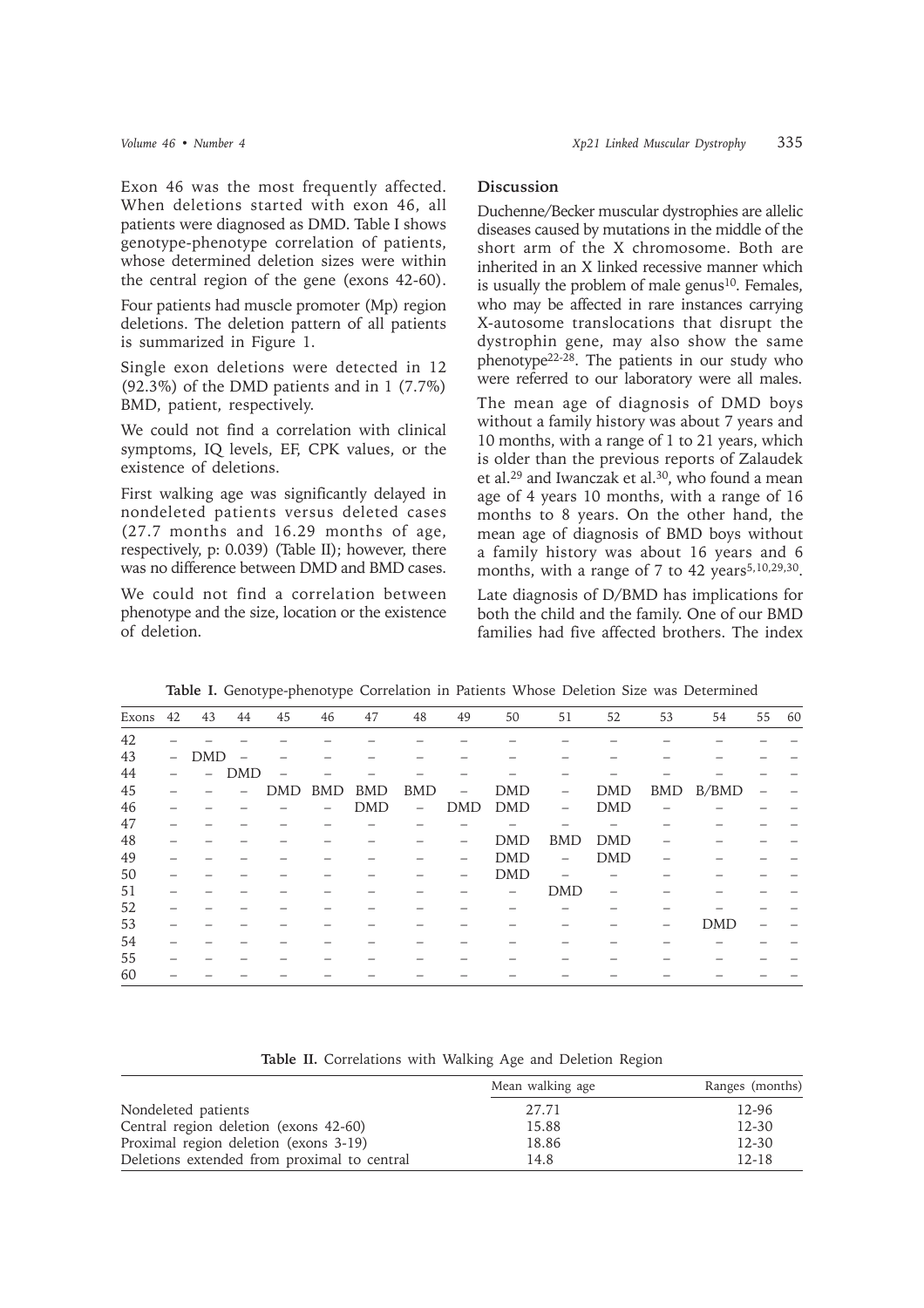case was 21 years old, whose symptoms started at the age 11 as gait disturbance, and the family physician's first diagnosis was pes planus.

The oldest patient referred to us was a BMD case at the age of 42. He had easy fatiguability with gait disturbance, and a deletion within 45- 48 exons was detected.

Our youngest patient was a six-month-old boy suffering from bronchitis when elevated activity of aminotransferases was detected. After exclusion of the hepatic and infectious causes, elevated creatine kinase value (CK: 16295 mg/ dl) and electromyographic studies strongly suggested the diagnosis of D/BMD, and molecular study revealed a deletion within 8- 19 exons of the gene. Ivanczak et al.30 also reported an eight-month-old boy as an early diagnosed case.

There was an 11-year-old boy with BMD who had exon 45-48 deletion, suffering from muscle cramps after running and manifest gastrocnemius pseudohypertrophy without Gowers sign with myoglobinuria; two of his uncles (42 and 47 years old) also had similar problems and the same deleted gene regions. Neither of them had a serious difficulty in walking. Bosone et al.<sup>31</sup> also reported a similar case at 60 years of age.

Children with Duchenne/Becker dystrophinopathy may walk at a relatively normal age but delayed standing independently may be recognizable28,30.

Although the walking ages of our patients with and without deletions showed significant differences, we could not find a correlation between walking age of DMD/BMDs and localization of deletions. But when deletions were extended from proximal to central, the mean walking age was surprisingly recognized as earlier, although we could not find a statistical difference. Interestingly, cases with gene duplications or point mutations may gain their standing ability later than expected (Table II).

The diagnosis of D/BMD should be based on clinical examination, biochemical tests (creatine phophokinase values), muscle biopsy, electromyography and molecular findings. As the patients in this study were referred from different medical centres, muscle biopsies of all could not be performed; however, it may not be necessary to subject them to this invasive technique if there is a strong suspicion of the

disease based on clinical and biochemical aspects. The cases diagnosed without biopsies probably implicate lower deletion rates, but it is not possible to state the exact deletion rate without analysing our patients and their families for other possible deletions.

The percentage of detected deletions (63.7%) was similar to previous reports (55-65%)<sup>13,32,33</sup>. Some higher incidents are most probably due to the confirmed diagnosis on the basis of dystrophin-stained biopsies15,34,35. By the same token a high number of screened exons plays a role in catching single exon deletions and causes higher deletion ratios.

Intron 44 was found to be frequently involved in our study, which was consistent with the literature<sup>36-40</sup>.

To date there are no reports of Turkish D/BMD cases with deletions at muscle promoter (Mp) region. We have encountered four cases of Mp deletions which hinted clinically to DMD. Clinical variety of DMD cases associated with dystrophin gene promoter mutation has been reported by Frisso et al.<sup>41</sup>.

In both DMD and BMD, although the site and location of mutations are very heterogeneous in dystrophin gene, partial deletions and duplications are mostly seen in two hot spots: the proximal at the  $5'$  end of the gene, comprising exons 1-19, and the more distal, comprising exons 42-60. The ratio of mutations in the proximal and central region was 1/5. In our study in approximately 76.4% of deleted cases, deletions were within the central region. The distribution of the deletions was similar to the results of Taşdemir et al.<sup>42</sup>, Herczegfalvi et al.<sup>43</sup>, Önengüt et al.<sup>44</sup>, Battaloğlu et al.<sup>45</sup> and Dincer et al.<sup>46</sup>.

In general, one third of DMD cases would be expected from multigeneration families, one third from new mutations arising in the mother (producing brother pairs plus some isolated cases) and the remaining from new mutations arising in isolated males<sup>5,13,14</sup>. In our study, 12/110 (10.9%) of our cases were from multigeneration families, 9/110 (8.2%) from brother pairs and 89/110 (80.9%) were sporadic cases for DMD. Likewise, 6/32 (18.7%) were from multigeneration families, 6/32 (18.7%) from brother pairs and 20/32 (62.5%) were from sporadic cases for BMD.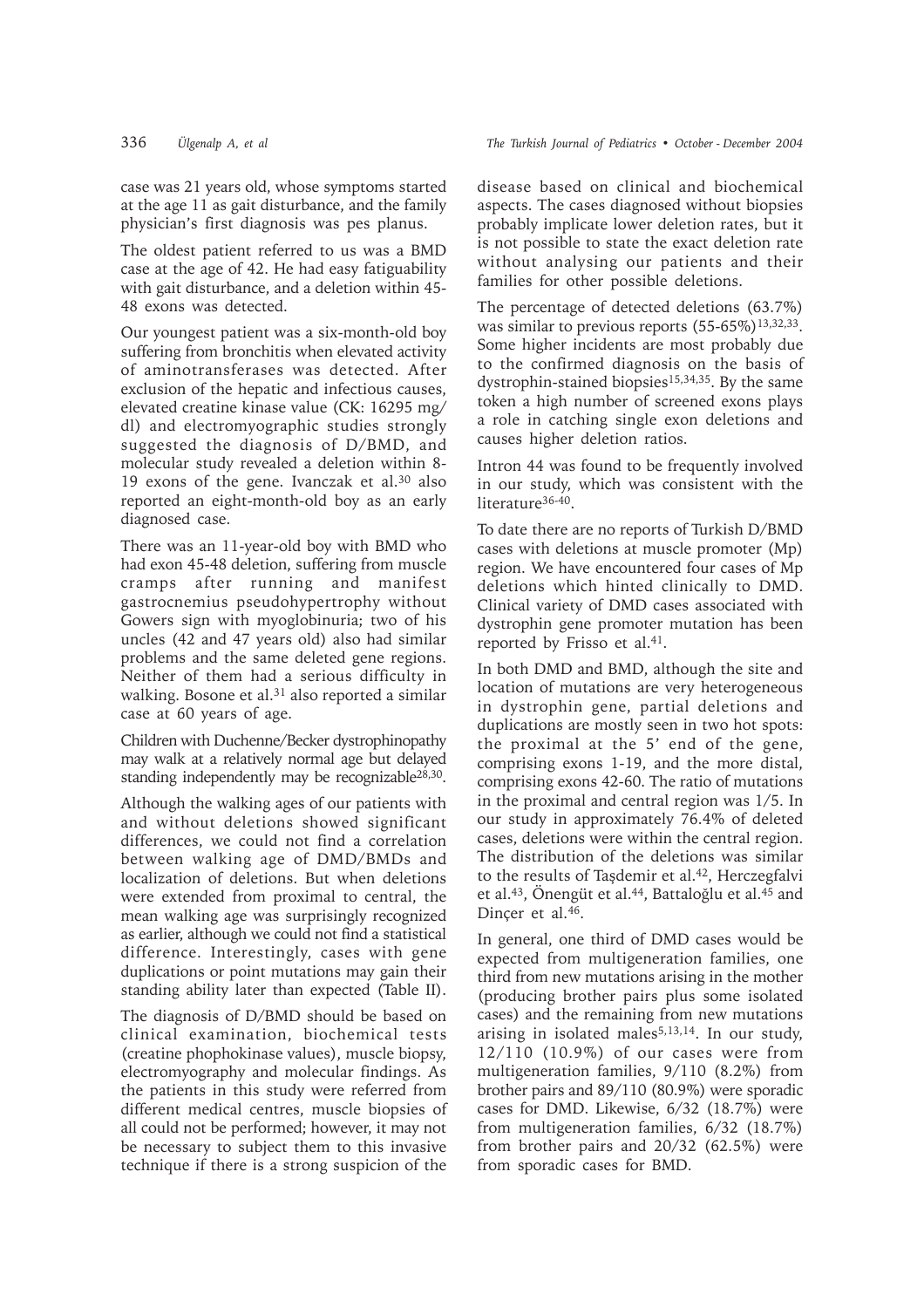Behavioral studies have shown that DMD boys have a cognitive impairment and a lower IQ (average 85); however, we did not find significant differences in the IQ levels of our patients (p:0.215)<sup>10,15,47-49</sup>.

No apparent relationship has been found between the level of serum creatinine kinase activity at initial presentation to the hospital and the location of certain deleted exons.

In conclusion, alterations of the human dystrophin gene occur in muscular and cardiac disorders. It is difficult to establish genotypephenotype correlations, particularly regarding the deletions at the 5' region of the gene, but attempts for correlations should be made based on detailed clinical findings with the type of mutations to have better follow-up protocols.

#### **REFERENCES**

- 1. Pascuzzi R. Historical notes: early observations on muscular dystrophy: Gowers' textbook revised. Semin Neurol 1999; 19: 87-92.
- 2. Fenichel GM. Clinical Pediatric Neurology. Philadelphia: WB Saunders Company 1993: 169-196.
- 3. Gillard EF, Chamberlain JS, Murphy EG, et al. Molecular and phenotypic analysis of patients with deletions within the deletion-rich region of the Duchenne muscular dystrophy (DMD) gene. Am J Hum Genet 1989; 45: 507-520.
- 4. Swaiman KF. Pediatric Neurology. Missouri: CV Mosby Company; 1989: 1067-1149.
- 5. Multicenter Study Group. Diagnosis of Duchenne and Becker muscular dystrophies by polymerase chain reaction. J Am Med Assoc 1992; 267: 2609-2615.
- 6. Emery AE. Muscular dystrophy into the new millennium. Neuromuscul Disord 2002; 12: 343-349.
- 7. Hoffman EP, Kunkel LM, Angelini C, et al. Improved diagnosis of Becker muscular dystrophy by dystrophin testing. Neurology 1989; 39: 1011-1017.
- 8. Emergy AE. Population frequencies of inherited neuromuscular diseases-a world survey. Neuromuscul Disord 1991; 1: 19-29.
- 9. Muntoni F, Cau M, Ganau A, et al. Brief report : deletion of the dystrophin muscle-promoter region associated with X-linked dilated cardiomyopathy. N Engl. J Med 1993; 329: 921-925.
- 10. Nishino I, Ozawa E. Muscular dystrophies. Curr Opin Neurol 2002; 15: 539-544.
- 11. Chamberlain JS, McCabe ER, Swift M. X-linked dilated cardiomyopathy: molecular genetic evidence of linkage to the Duchenne muscular dystrophy (dystrophin) gene at the exp21 locus. Circulation 1993; 87: 1854-1865.
- 12. Biggar WD, Klamut HJ, Demacio PC, et al. Duchenne muscular dystrophy: current knowledge, treatment, and future prospects. Clin Orthop 2002; 1: 88-106.
- 13. Mital A, Kumari D, Gupta M, Goyle S. Molecular characterization of Duchenne muscular dystrophy and phenotypic correlation. J Neurol Sci 1998; 157: 179-186.
- 14. Love DR, Byth BC, Tinsley JM, et al. Dystrophin and disease. Mol Aspect Med 1991; 12: 176-194.
- 15. Nicholson LV, Johnson MA, Bushby KM, et al. Integrated study of 100 patients with Xp21 linked muscular dystrophy using clinical, genetic, immunochemical, and histopathological data. Part 1. Trends across the clinical groups. J Med Genet 1993; 30: 728-736.
- 16. Dubowitz V, Crome L. The central nervous system in Duchenne muscular dystrophy. Brain 1969; 92: 805-808.
- 17. Miller M, Dykess DD, Polesky HF. A simple salting procedure for extracting DNA from human nucleated cells. Nucleic Acids Res 1988; 16: 1215.
- 18. Chamberlain JS, Gibbs RA, Ranier JE, et al. Deletion screening of the Duchenne muscular dystrophy locus via multiplex DNA amplification. Nucleic Acids Res 1988; 16: 11141-11156.
- 19. Chamberlain JS, Gibbs RA, Ranier JE, Caskey CT, Multiplex PCR for the diagnosis of DMD. In: Innis MA, Gelfand DH, Sninski J, White T (eds). PCR Protocols: A Guide to Methods and Applications San Diego: Academic Press; 1990: 272-281.
- 20. Gibbs RA, Chamberlain JS, Caskey CT. Principles and applications for DNA amplification. In: Erlich HA (ed). PCR Technology. New York: Stocktan Press; 1988: 171-191.
- 21. Abbs S, Yau SC, Clark S, Mathew CG, Bobrow M. A convenient multiplex PCR system for the detection of dystrophin gene deletions: a comparative analysis with cDNA hybridization shows mistypings by both methods. J Med Genet 1991; 28: 304-311.
- 22. Ogata T, Muroya K, Matsuo N, et al. Turner syndrome and Xp deletions: clinical and molecular studies in 47 patients. J Clin Endocrinol Metab 2001; 86: 5498-5508.
- 23. Quan F, Janas J, Toth-Fejel S, et al. Uniparental disomy of the entire X chromosome in a female with Duchenne muscular dystrophy. Am J Hum Genet 1997; 60: 160-165.
- 24. Van Bakel I, Holt S, Craig I, et al. Sequence analysis of the breakpoint regions of an X; 5 transiocation in a female with Duchenne muscular dystrophy. Am J Hum Genet 1995; 57: 329-336.
- 25. Fidzianska A, Morrone A, Pegoraro E, et al. An X: autosome translocation stabilizes truncated dystrophin: implications for lack of truncated dystrophins in Duchenne muscular dystrophy. Neuropediatrics 1995; 26: 163-167.
- 26. Pegoraro E, Schimke RN, Arahata K, et al. Detection of new paternal dystrophin gene mutations in isolated cases of dystrophinopathy in females. Am J Hum Genet 1994; 54: 989-1003.
- 27. Giacalone JP, Francke U. Common sequence motifs at the rearrangement sites of a constitutional X/autosome translocation and associated deletion. Am J Hum Genet 1992; 50: 725-741.
- 28. Bodrug SE, Roberson JR, Weiss L, Ray PN, Worton RG, Van Dyke DL. Prenatal identification of a girl with at (X;4) (p21; q35) translocation: molecular characterisation, paternal origin, and association with muscular dystrophy. J Med Genet 1990; 27: 426-432.